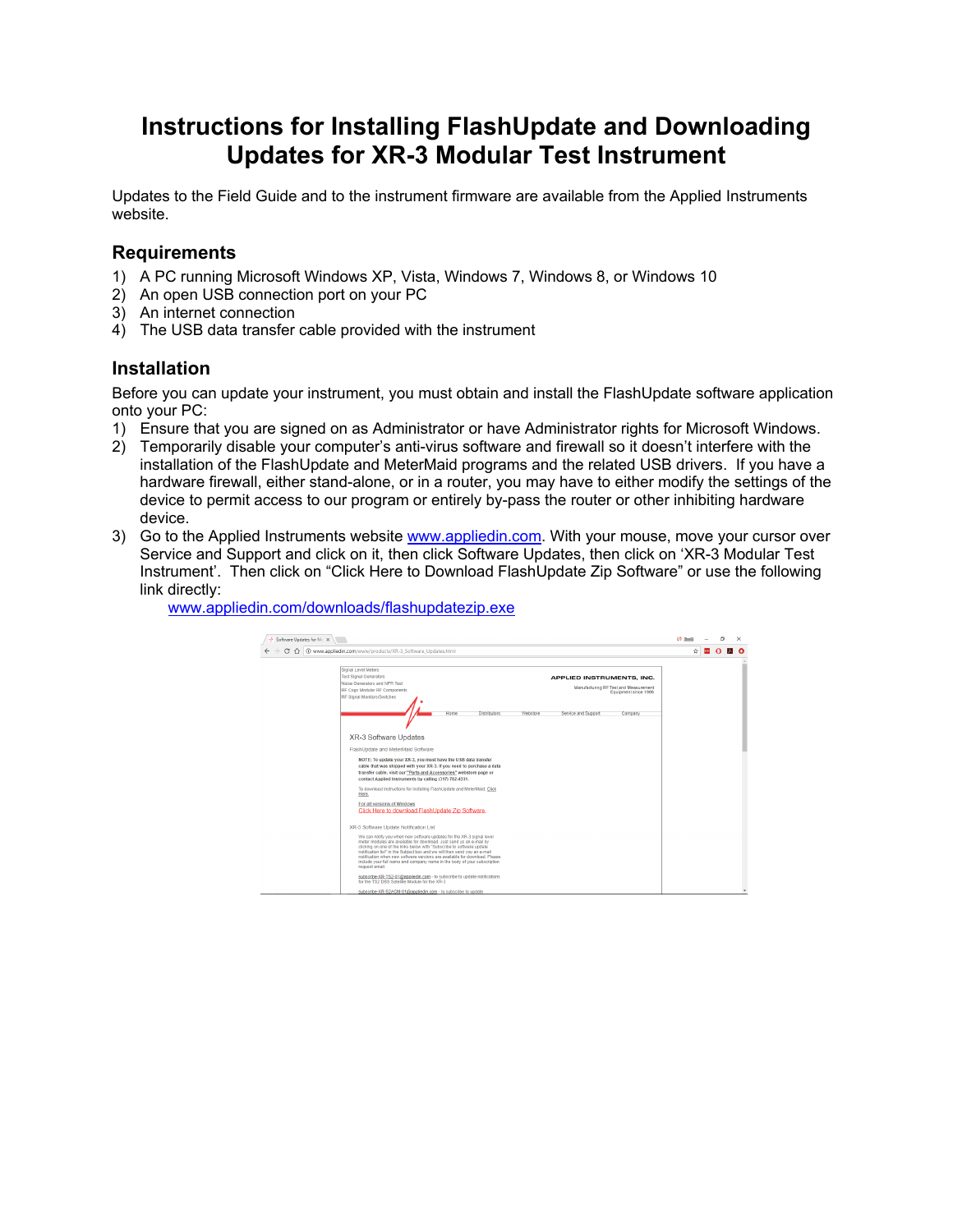4) This is a self-extracting archive file. You may choose to open or run the file directly from the website or may save it to your disk and then open or run it. It is recommended that you run the file. The instructions below assume that you have chosen to run the file.

|          | <b>File Download - Security Warning</b>                                                                                                                                                     |
|----------|---------------------------------------------------------------------------------------------------------------------------------------------------------------------------------------------|
|          | Do you want to run or save this file?                                                                                                                                                       |
| $\cdots$ | Name: flashupdatezip.exe<br>Type: Application, 3.89MB<br>From: www.appliedin.com                                                                                                            |
|          | Run<br>Save<br>`ance                                                                                                                                                                        |
|          | While files from the Internet can be useful, this file type can \,<br>potentially harm your computer. If you do not trust the source, do not<br>run or save this software. What's the risk? |

You may receive a warning message. Press Run to continue to open the file.

| <b>Internet Explorer - Security Warning</b>                                                                                                                                         |
|-------------------------------------------------------------------------------------------------------------------------------------------------------------------------------------|
| The publisher could not be verified. Are you sure you want to run this<br>software?                                                                                                 |
| Name: flashupdatezip.exe                                                                                                                                                            |
| Publisher: Unknown Publisher                                                                                                                                                        |
| Don't Run<br>Run                                                                                                                                                                    |
| This file does not have a valid digital signature that verifies its publisher. You<br>should only run software from publishers you trust. How can I decide what<br>software to run? |
|                                                                                                                                                                                     |
| Verifying flashupdatezip.exe from www.appliedin.c -                                                                                                                                 |
|                                                                                                                                                                                     |
|                                                                                                                                                                                     |
|                                                                                                                                                                                     |
| flashupdatezip.exe from www.appliedin.com                                                                                                                                           |
| Estimated time left 1 sec (3.89MB of 3.89MB copied)<br>Download to:<br><b>Temporary Folder</b><br>Transfer rate:<br>956KB/Sec                                                       |
| Cancel<br>Open Folder<br>Open                                                                                                                                                       |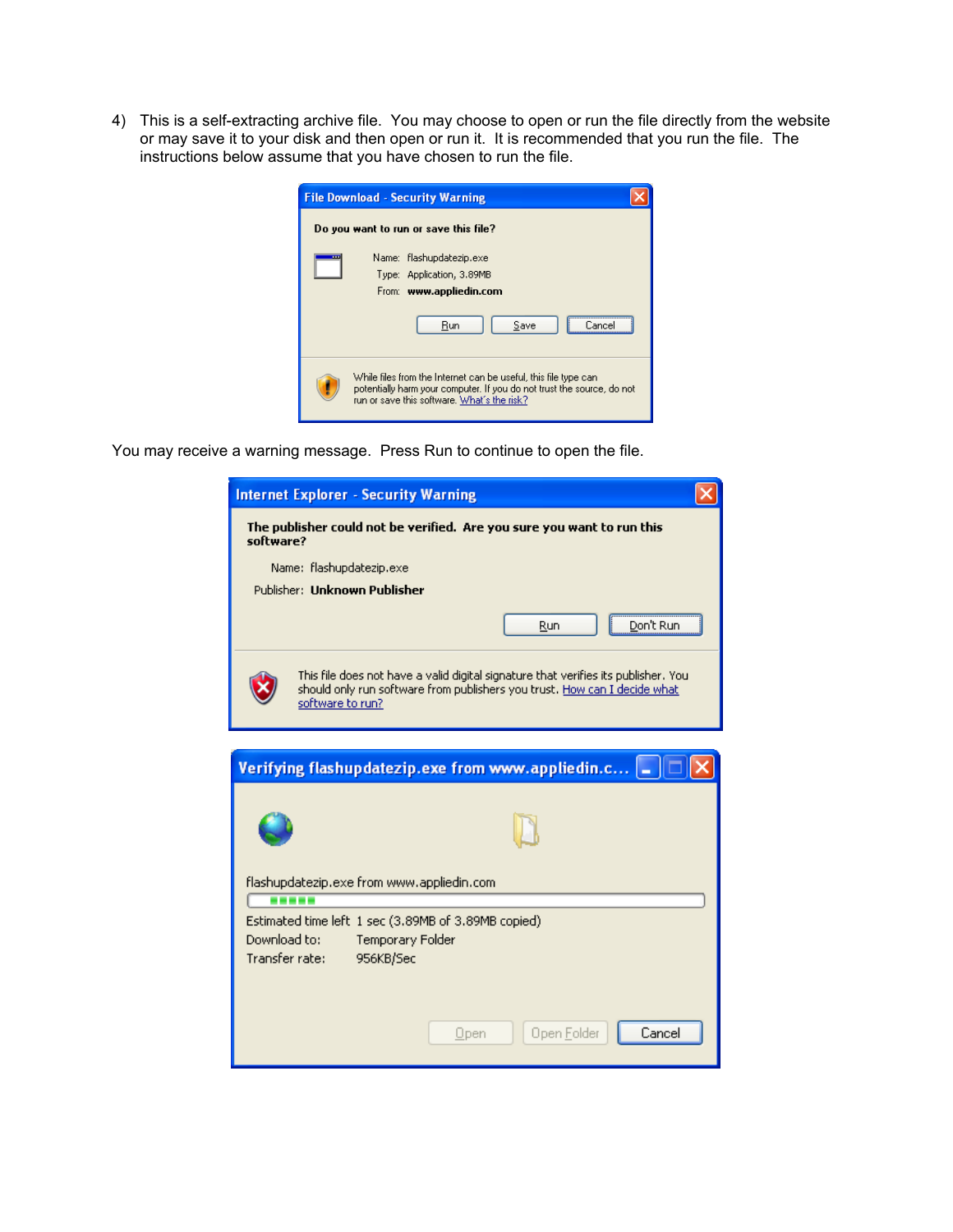5) When you open this self-extracting archive file, the WinZip Self-Extractor program will appear. It is recommended that you press the Unzip button to unzip the files to the default location (c:\FlashUpdate\). If you wish to unzip the files to another location, type that desired destination folder into the field titled 'Unzip to folder' or press the Browse button and then navigate the network to select the desired destination folder.

| WinZip Self-Extractor - flashupdatezip.exe                                                  | ×          |
|---------------------------------------------------------------------------------------------|------------|
| To unzip all files in flashupdatezip exe to the<br>specified folder press the Unzip button. | Unzip      |
| Unzip to folder:                                                                            | Run WinZip |
| C:\FlashUpdate\<br>Browse                                                                   | Close      |
| V Overwrite files without prompting<br>V When done unzipping open: . Vinstall               | About      |
|                                                                                             | Help       |
|                                                                                             |            |

6) It will unzip several files onto your PC to the location you indicated. Press OK.



7) A Command Prompt screen will appear. Using your computer's keyboard, type the number that corresponds to your computer's operating system. If you aren't sure of which Operating System you are running, please proceed to step 10. If you already know your Operating System, please proceed to step 11.

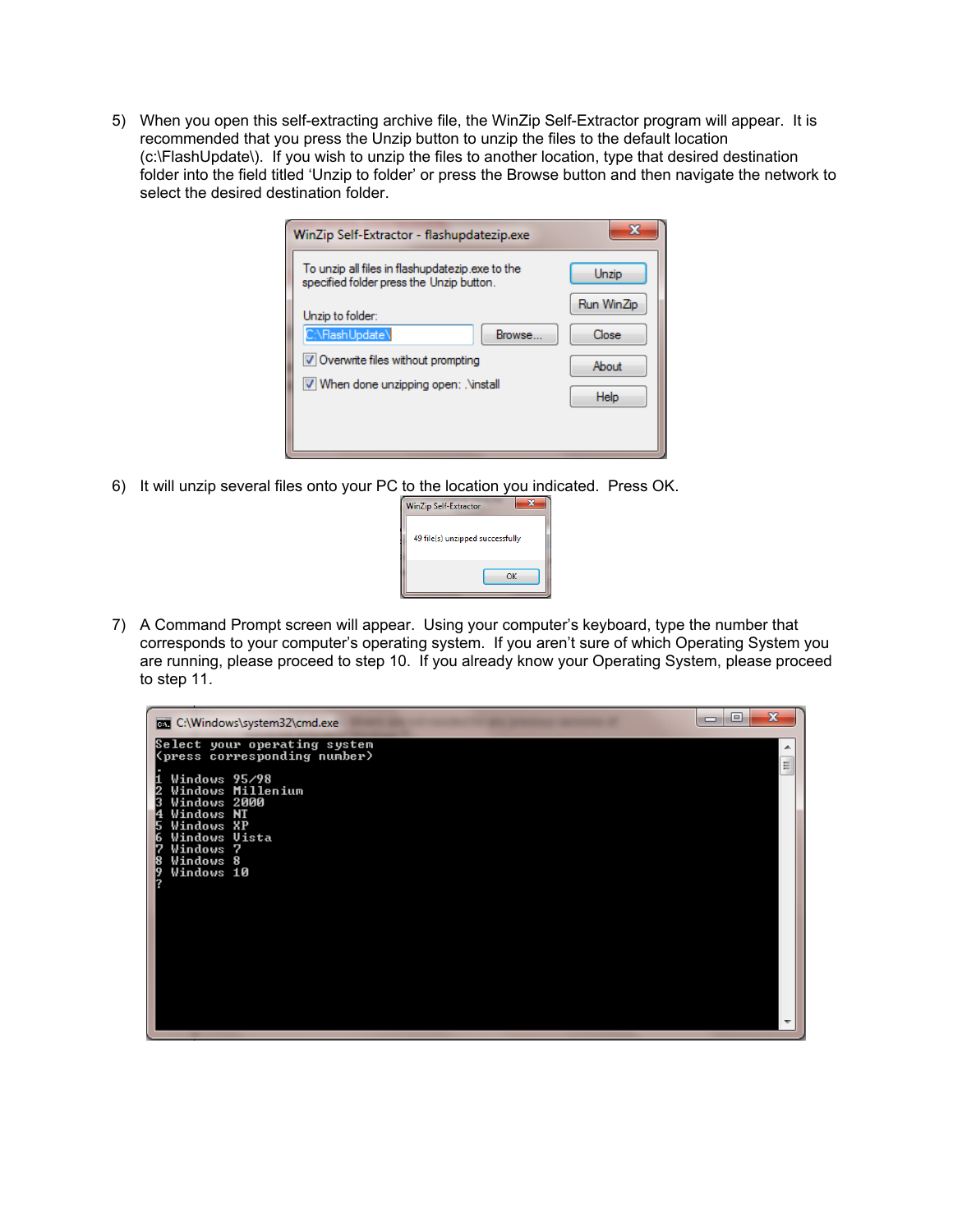| <b>EXEC:\Windows\system32\cmd.exe</b>                                 | ш | $\mathbf x$ |
|-----------------------------------------------------------------------|---|-------------|
| Select your operating system<br>(press corresponding number)          |   | A           |
| Windows 95/98                                                         |   | Ξ           |
| Windows Millenium<br>Windows 2000<br>R<br>Windows NT                  |   |             |
| Windows XP<br>Windows Uista                                           |   |             |
| Windows 7<br>Windows 8                                                |   |             |
| Windows 10<br>1? 7                                                    |   |             |
| AiiVirCom4.inf<br>AiiVirCom5.inf                                      |   |             |
| iarvircomport.inf<br>3 file(s) copied.                                |   |             |
| Which version of Windows 7?<br>(press corresponding number)           |   |             |
| Windows 7 32Bit                                                       |   |             |
| Windows 7 64Bit (most newer machines)<br>Windows 7 Intel Itanium Only |   |             |
|                                                                       |   |             |



8) To find out which Operating System you're running on your PC, using your mouse, right click on the My Computer icon. Scroll to Properties and left click on it. On the General tab, underneath System, it will tell you which Operating System is installed on your PC (i.e. Microsoft Windows XP).

Another method to find out which Operating System you're running is by using Windows Explorer. Path: Windows Explorer  $\rightarrow$  Help  $\rightarrow$  About.

9) Another Command Prompt screen appears to let you know that USB drivers are being installed. After the USB driver installation is complete, you will receive a message advising you to press Enter. Pressing Enter will complete the software application installation process and the "DOS looking" screen disappears.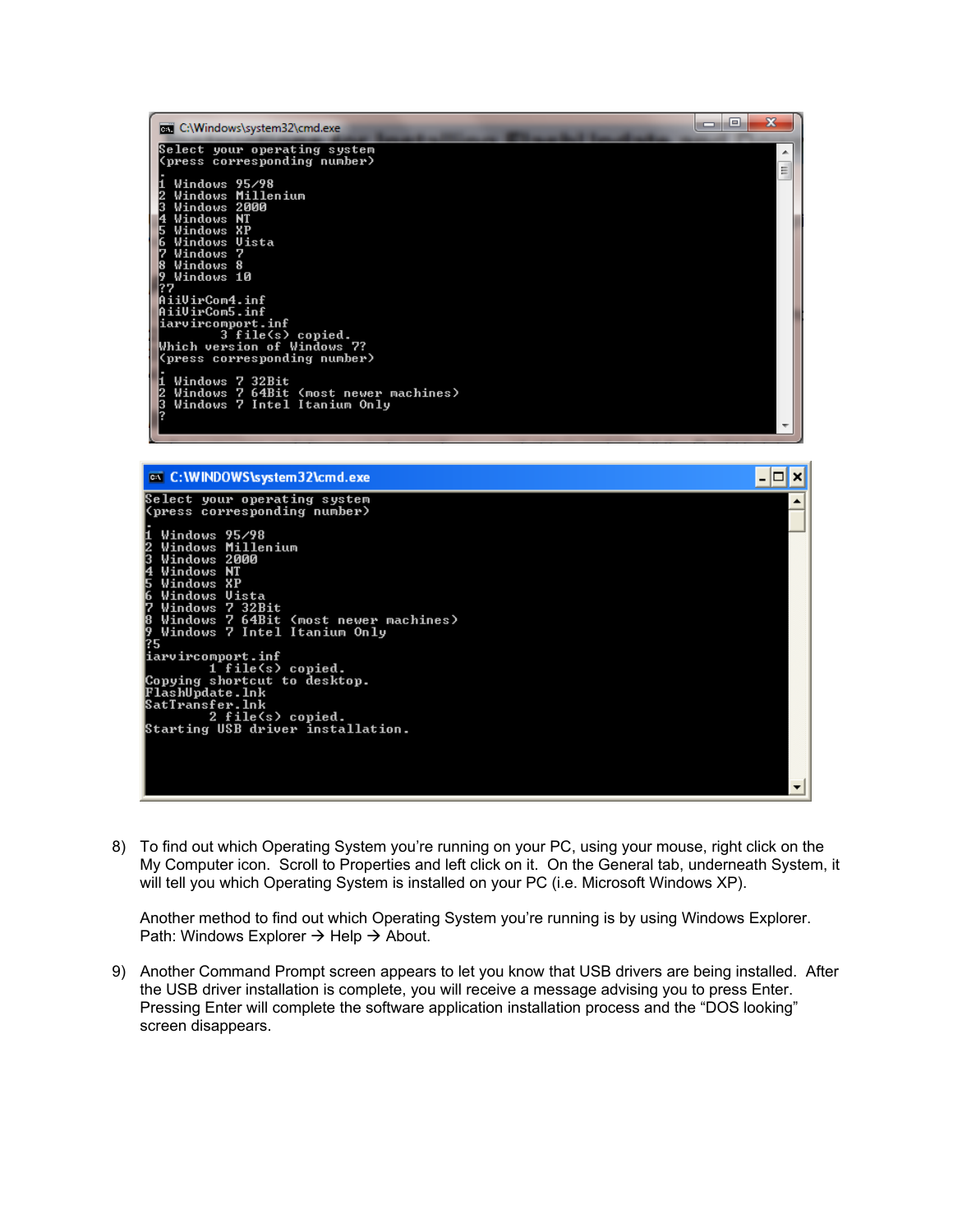

| Device Driver Installation Wizard |                                                                                                                                                                                |                                                                  |  |
|-----------------------------------|--------------------------------------------------------------------------------------------------------------------------------------------------------------------------------|------------------------------------------------------------------|--|
|                                   | <b>Welcome to the Device Driver</b><br><b>Installation Wizard!</b><br>This wizard helps you install the software drivers that some<br>computers devices need in order to work. |                                                                  |  |
|                                   | To continue, click Next.<br>< Back                                                                                                                                             | Cancel<br>Next                                                   |  |
| Device Driver Installation Wizard | <b>Completing the Device Driver</b><br><b>Installation Wizard</b><br>The drivers were successfully installed on this computer.                                                 |                                                                  |  |
|                                   | came with instructions, please read them first.                                                                                                                                | You can now connect your device to this computer. If your device |  |
|                                   | Driver Name                                                                                                                                                                    | <b>Status</b>                                                    |  |
|                                   | √ CDC Driver (usbser) Port Ready to use                                                                                                                                        |                                                                  |  |

10) Close your internet browser window if you still have it open and view your desktop screen.

 $\Big|$  < Back

Finish

Cancel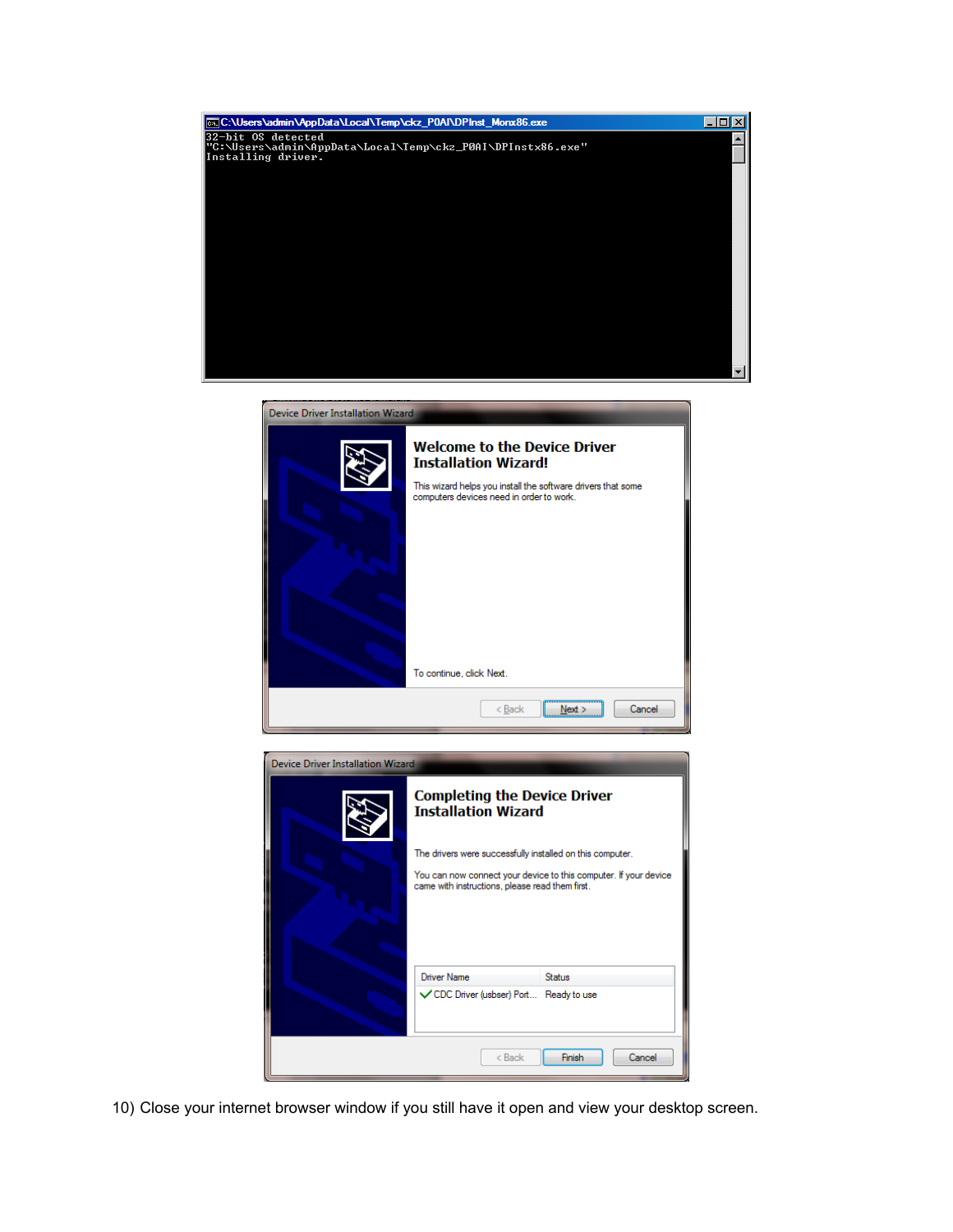11) You will notice that two new shortcut icons have been installed on your desktop. If the icons do not appear on your desktop, you can use "My Computer" or Windows Explorer to navigate to the C:\FlashUpdate\ folder and open FlashUpdate.exe from there and you can also copy and paste shortcut icons from the folder to your Desktop. If you're running Windows Vista or Windows 7 and the shortcut icons do not appear on the desktop after downloading, please right click with your mouse on the Desktop and select Refresh and then the shortcuts should appear. If you choose an installation location other than the default folder, then the shortcuts won't work.

FlashUpdate is the program used to download the latest firmware updates to the XR-3 instrument. Application filename: FlashUpdate.exe



MeterMaid is the program used to upload stored Channel Scans, Favorites, Spectrum Scans, Constellation Scans, Limits files, Channel Plans, Proof of Performance Scans, and Limit Scans from your XR-3 instrument to the PC. Application filename: MeterMaid.exe



# **Updating**

- 1) Ensure you have an active internet connection.
- 2) Plug your XR-3 into an AC outlet to prevent any potential problems due to a low battery.
- 3) Connect the XR-3 to your PC using the supplied USB data transfer cable and turn the instrument on.
- 4) Double click the FlashUpdate shortcut icon or start the application from wherever you saved it (i.e. your C drive).
- 5) If connection is established, a picture of the XR-3 will appear in the top left corner of the FlashUpdate program and the top center portion of the program will be filled in with data obtained from the instrument (i.e. serial number, loaded software version, etc.). If the connection is working, proceed to Step 7. If connection is not established, proceed to Step 6.

| FlashUpdate                                    |                                                                           |                                    |                      |                              |                         |
|------------------------------------------------|---------------------------------------------------------------------------|------------------------------------|----------------------|------------------------------|-------------------------|
|                                                | Connection<br>Model XR-3<br>Module MAIN<br>Hardware<br>Version<br>Serial# | 1.00<br>1.07<br>1683247<br>Connect |                      | Com Port<br>Com 3            | ▼<br>Sw2Boot<br>Sw2Main |
| COMPONENT                                      | OPTION                                                                    |                                    | AVAILABLE            | VERSIONS<br><b>INSTALLED</b> | Reset Unit<br>UPDATE    |
| Boot program<br>Main program                   | XR-3 Boot<br>XR-3 Main                                                    |                                    | 1.07<br>1.07         | 1 <sub>07</sub><br>1.07      | ┍                       |
| Second program<br>Channel Plans<br>Field quide | XR-3 Main 2<br>Channel Plans<br>North American                            |                                    | 1.07<br>1.01<br>2.20 | 1.07<br>1.02<br>220          | ⊽<br>г                  |
| Postal codes<br>Limit Values                   | USA ZipCodes<br>Dish Corp                                                 | ٠                                  | 1.09<br>2.01         | 1.09<br>2.01                 | ┍<br>г                  |
| Tuner program                                  | Air Main<br>Click UPDATE to continue.                                     | $\overline{\phantom{a}}$           | 1.08                 | 1.08                         | Exit                    |

6) If the connection is not working, you will get an error message after a delay.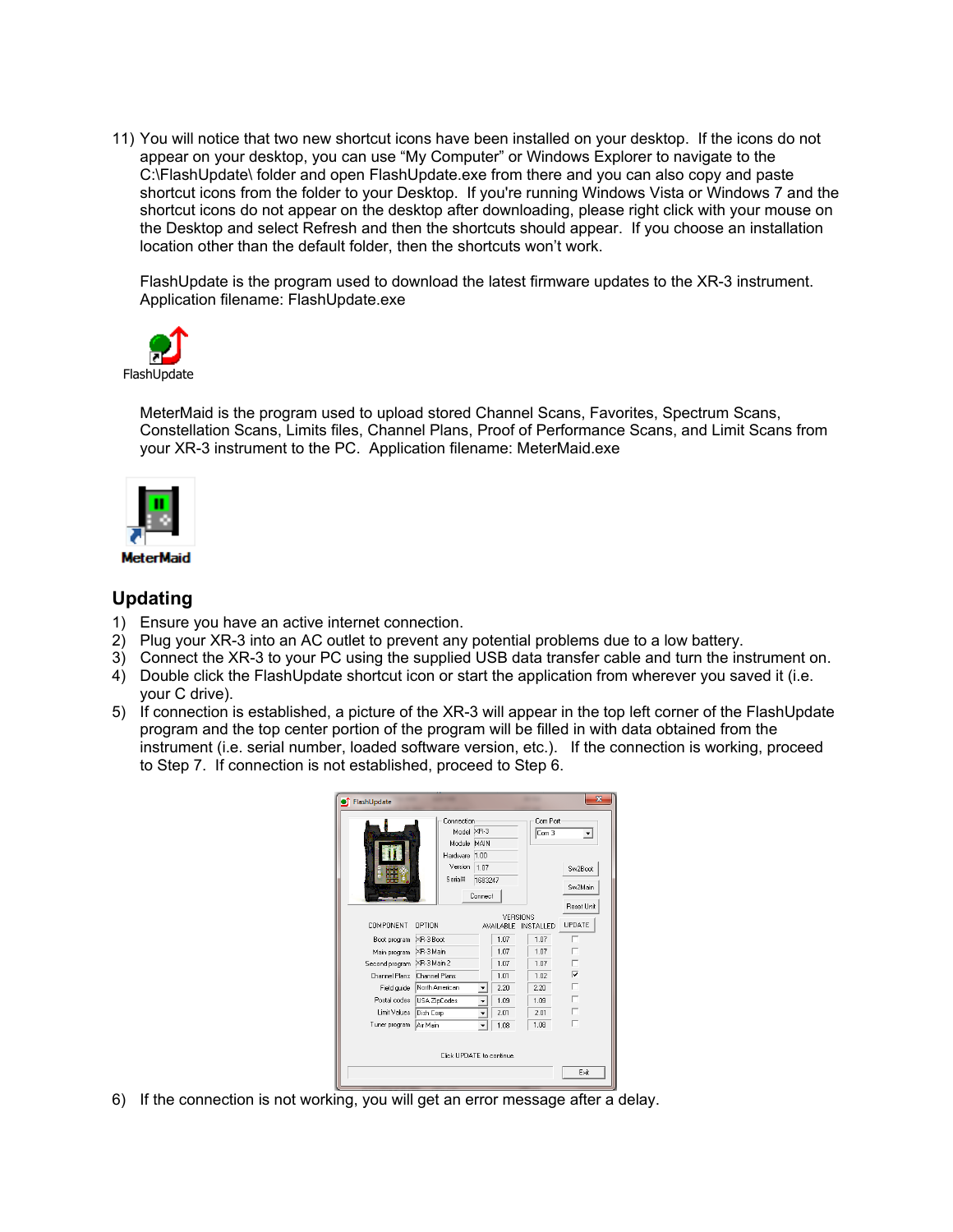

In this case, check to be sure the instrument is on and the USB data transfer cable is fully seated. Click "Connect" to retry the connection. With the USB connection, the computer should automatically establish connection with the meter. If you don't know the com port number, you can choose Auto or try all available ports or you can check your COM port assignments in the Device Manager section of the Windows Control Panel.

Path: Control Panel-->System-->Hardware Tab-->Device Manager button-->Ports (COM & LPT)

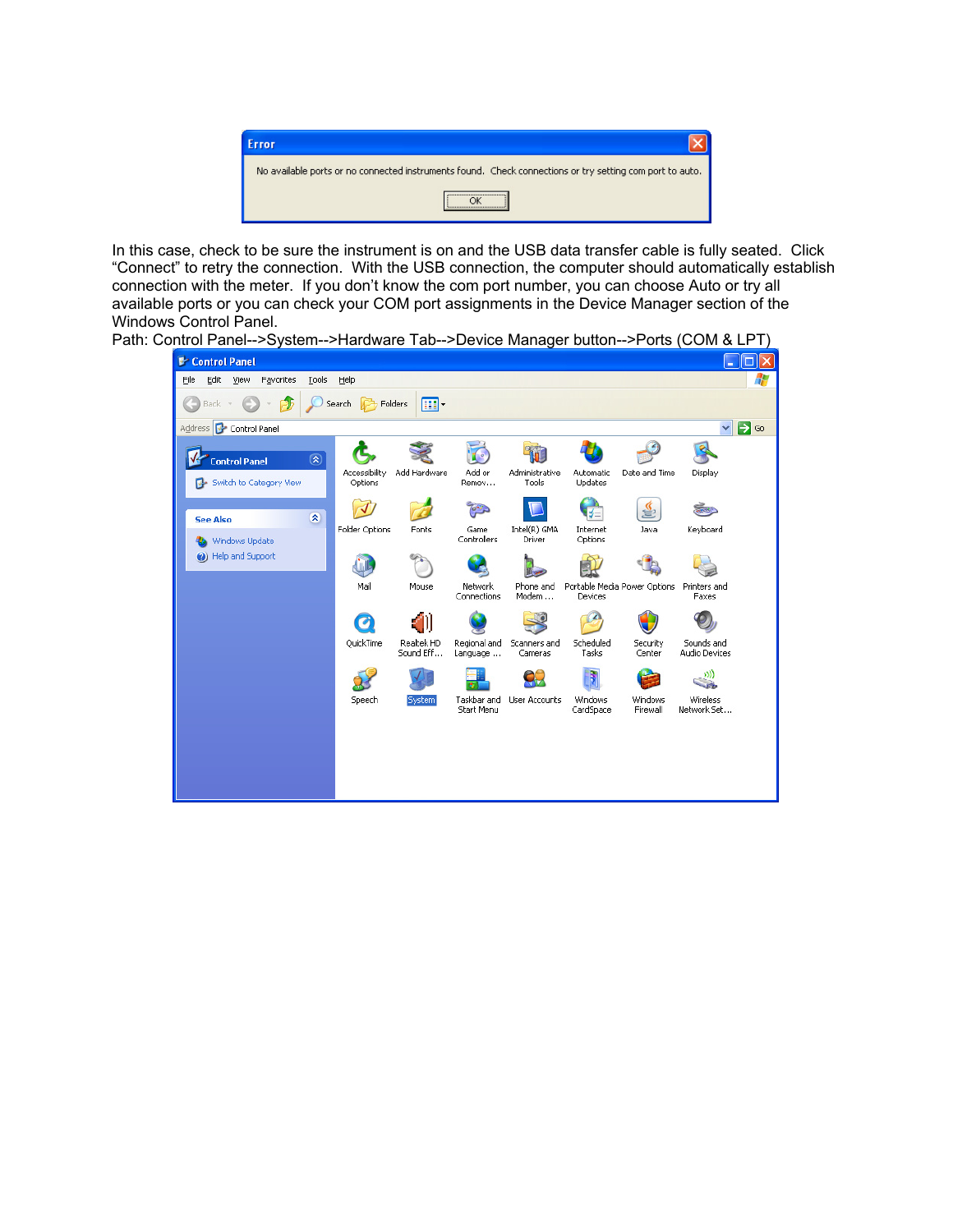| <b>System Properties</b> |                                    |               |                                                                                                                                                                                |          |  |
|--------------------------|------------------------------------|---------------|--------------------------------------------------------------------------------------------------------------------------------------------------------------------------------|----------|--|
|                          | System Restore                     |               | Automatic Updates                                                                                                                                                              | Remote   |  |
| General                  |                                    | Computer Name | Hardware                                                                                                                                                                       | Advanced |  |
| Device Manager           |                                    |               |                                                                                                                                                                                |          |  |
|                          | properties of any device.          |               | The Device Manager lists all the hardware devices installed<br>on your computer. Use the Device Manager to change the                                                          |          |  |
|                          |                                    |               | Device Manager                                                                                                                                                                 |          |  |
| Drivers                  |                                    |               |                                                                                                                                                                                |          |  |
|                          |                                    |               | Driver Signing lets you make sure that installed drivers are<br>compatible with Windows. Windows Update lets you set up<br>how Windows connects to Windows Update for drivers. |          |  |
|                          | Driver Signing                     |               | Windows Update                                                                                                                                                                 |          |  |
| <b>Hardware Profiles</b> |                                    |               |                                                                                                                                                                                |          |  |
|                          | different hardware configurations. |               | Hardware profiles provide a way for you to set up and store.                                                                                                                   |          |  |
|                          |                                    |               | Hardware Profiles                                                                                                                                                              |          |  |
|                          |                                    | 0K            | Cancel                                                                                                                                                                         | Apply    |  |



If you see that your Communications Port is set to something other than COM ports 1 through 12, you will need to reassign the COM port. To reassign the COM port, right click with your mouse on the desired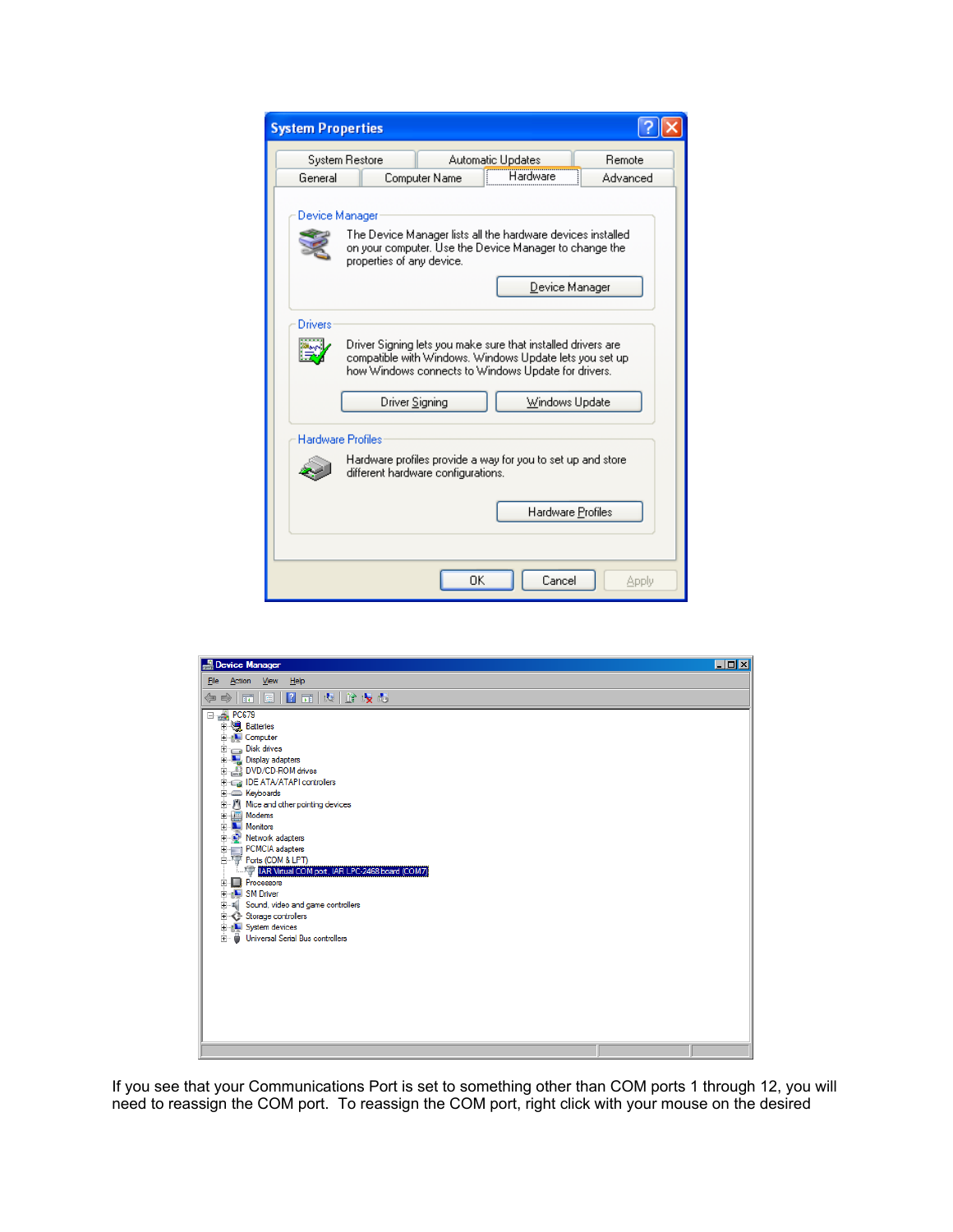COM port and select Properties. Then click on the Port Settings tab. Then click on the Advanced button. Using the drop down menu at the bottom of the Advanced Settings screen, reassign the COM port to an open (unused) port to any COM port from COM1 to COM12. Then press OK twice and exit out of the Device Manager and exit out of the Control Panel.

| <b>Communications Port (COM1) Properties</b> |                              |           |                  |        |
|----------------------------------------------|------------------------------|-----------|------------------|--------|
| Port Settings<br>General                     | Driver<br>$\mathsf{Details}$ | Resources |                  |        |
|                                              | Bits per second:             | 9600      |                  | ₩      |
|                                              | Data bits:                   | 8         |                  | v      |
|                                              | Parity:                      | None      |                  | v      |
|                                              | Stop bits:                   | 1         |                  | ٧      |
|                                              | Flow control:                | None      |                  | v      |
|                                              |                              | Advanced  | Restore Defaults |        |
|                                              |                              |           |                  |        |
|                                              |                              |           |                  |        |
|                                              |                              |           |                  |        |
|                                              |                              |           |                  |        |
|                                              |                              | ΟK        |                  | Cancel |

| <b>Advanced Settings for COM1</b>                                                                                                                                                       |                                               |
|-----------------------------------------------------------------------------------------------------------------------------------------------------------------------------------------|-----------------------------------------------|
| Use FIFO buffers (requires 16550 compatible UART)<br>Select lower settings to correct connection problems.<br>Select higher settings for faster performance.<br>Receive Buffer: Low (1) | OΚ<br>Cancel<br>Defaults<br>High (14)<br>(14) |
| Transmit Buffer: Low [1]<br>$\mathbf{r}$                                                                                                                                                | High (16)<br>[16]                             |
| COM Port Number:<br>COM1<br>v                                                                                                                                                           |                                               |

7) As soon as the connection is established, the application will access the website and obtain the latest available versions for the various software components. These will be compared with the versions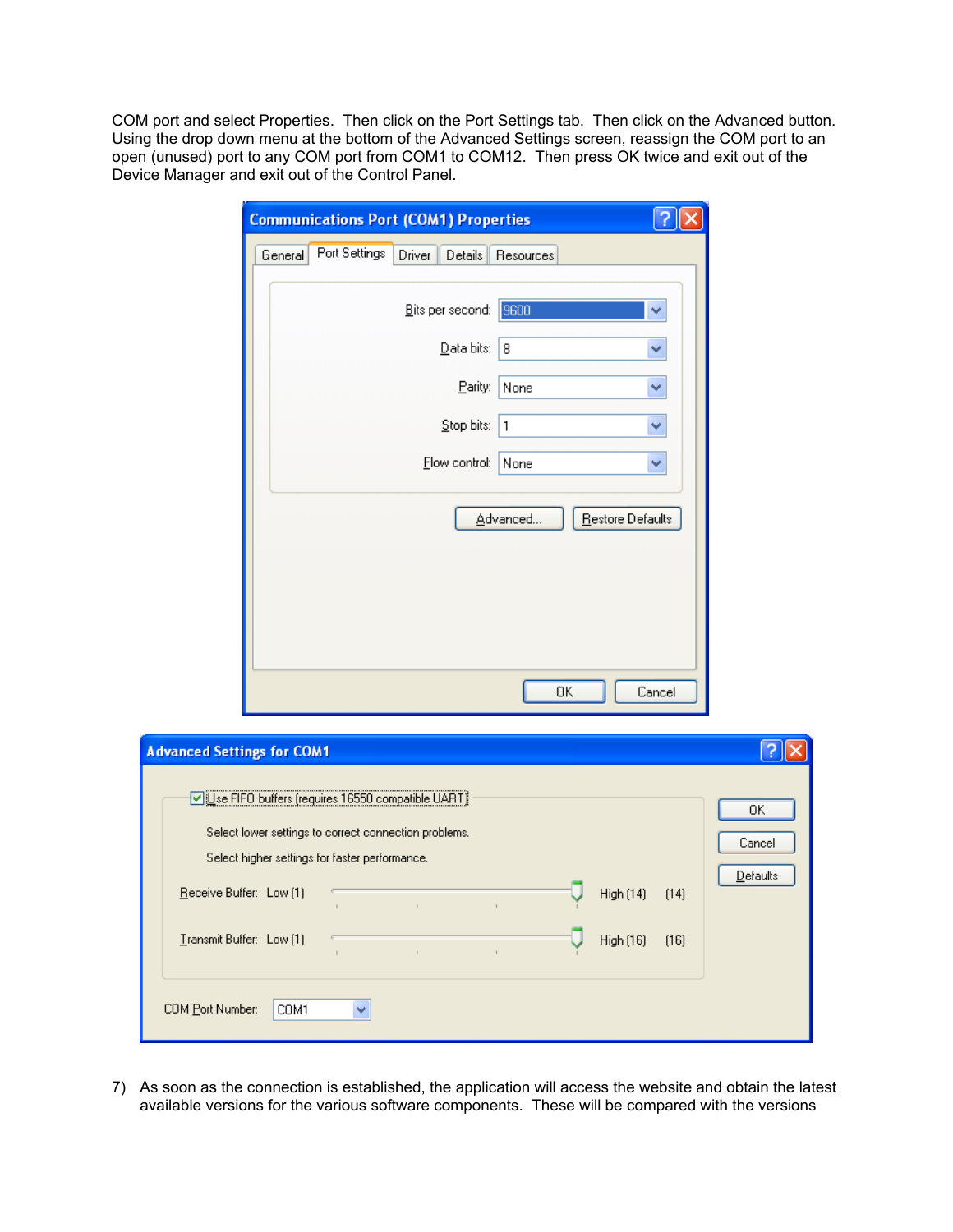installed on your instrument. Any component with a newer version available will be checked. Normally, there is no need to check anything that isn't already checked and we don't recommend manually check marking the boxes.

|                           |                | Connection |                          |       | Com Port            |                |
|---------------------------|----------------|------------|--------------------------|-------|---------------------|----------------|
|                           |                | Model XR-3 |                          | Com 3 | ▼                   |                |
|                           |                | Module     | MAIN                     |       |                     |                |
|                           |                | Hardware   | 1.00                     |       |                     |                |
|                           |                | Version    | 1.07                     |       |                     | Sw2Boot        |
|                           |                | Serial#    | 1683247                  |       |                     | Sw2Main        |
|                           |                |            | Connect                  |       |                     |                |
|                           |                |            |                          |       |                     | Reset Unit     |
|                           |                |            |                          |       | VERSIONS            |                |
| COMPONENT                 | OPTION         |            |                          |       | AVAILABLE INSTALLED | UPDATE         |
| Boot program              | XR-3 Boot      |            |                          | 1.07  | 1.07                |                |
| Main program              | XR-3 Main      |            |                          | 1.07  | 1.07                | г              |
| Second program            | XR-3 Main 2    |            |                          | 1.07  | 1 <sub>07</sub>     | г              |
| Channel Plans             | Channel Plans  |            |                          | 1.01  | 1.02                | $\overline{V}$ |
| Field guide               | North American |            |                          | 2.20  | 2.20                | г              |
| Postal codes              | USA ZipCodes   |            | ۰                        | 1.09  | 1.09                | г              |
| Limit Values              | Dish Corp      |            | ۰                        | 2.01  | 2.01                | г              |
| Tuner program             | Air Main       |            | $\overline{\phantom{a}}$ | 1.08  | 1.08                | г              |
|                           |                |            |                          |       |                     |                |
| Click UPDATE to continue. |                |            |                          |       |                     |                |
|                           |                |            |                          |       |                     | Exit           |

- 8) For satellite module applications, select your desired Limit Values file: Dish Corp, Dish RSP, or No Limits. See Limit Values section below for more details.
- 9) For satellite module applications, select your postal code region: USA ZipCodes, Canadian Postal, or No Postal Code (if located outside of North America).

Click "UPDATE" to start updating the instrument. The progress bar at the bottom will show the installation progress of each component. In the screenshot from the example shown below, the program has detected that one component needs to be updated (it automatically placed one check mark next to the item that needs updated). The blue status bar at the bottom of the program will reset itself after each component is downloaded.

The download process can take up to approximately 5 minutes to complete, depending on the number of components that need to be updated.

| FlashUpdate    |                                           |                          |                   |                              |                         |
|----------------|-------------------------------------------|--------------------------|-------------------|------------------------------|-------------------------|
|                | Connection<br>Model XR-3<br>Module MAIN   |                          | Com Port<br>Com 3 | $\mathbf{v}$                 |                         |
|                | Hardware<br>Version<br>Serial#            | 1.02<br>1.09             |                   |                              | Sw2Boot                 |
|                |                                           | 0000000<br>Connect       |                   |                              | Sw2Main<br>Reset Unit   |
| COMPONENT      | OPTION                                    |                          | <b>AVAILABLE</b>  | VERSIONS<br><b>INSTALLED</b> | UPDATE                  |
| Boot program   | XR-3 Boot                                 |                          | 1.07              | 1 <sub>07</sub>              | г                       |
| Main program   | XR-3 Main                                 |                          | 1.09              | 1.09                         |                         |
| Second program | XR-3 Main 2                               |                          | 1.09              | 1.09                         | г                       |
| Channel Plans  | <b>Channel Plans</b>                      |                          | 1.04              | 1.04                         | п                       |
| Field quide    | North American                            | ▼                        | 2.24              | 2.24                         | г                       |
| Postal codes   | USA ZipCodes                              | ۰                        | 1.09              | 1.09                         | П                       |
| Limit Values   | Dish Corp                                 | ٠                        | 2.01              | 1.00                         | $\overline{\mathbf{v}}$ |
| Tuner program  | ACM Main                                  | $\overline{\phantom{a}}$ | 1.09              | 1.09                         | п                       |
|                | Downloading DishCorpV201.hex, please wait |                          |                   |                              | Exit                    |

The word "REMOTE" should appear on the LCD screen of the XR-3 to indicate that the instrument is being programmed and controlled remotely. Standby while the instrument is updated. Do NOT press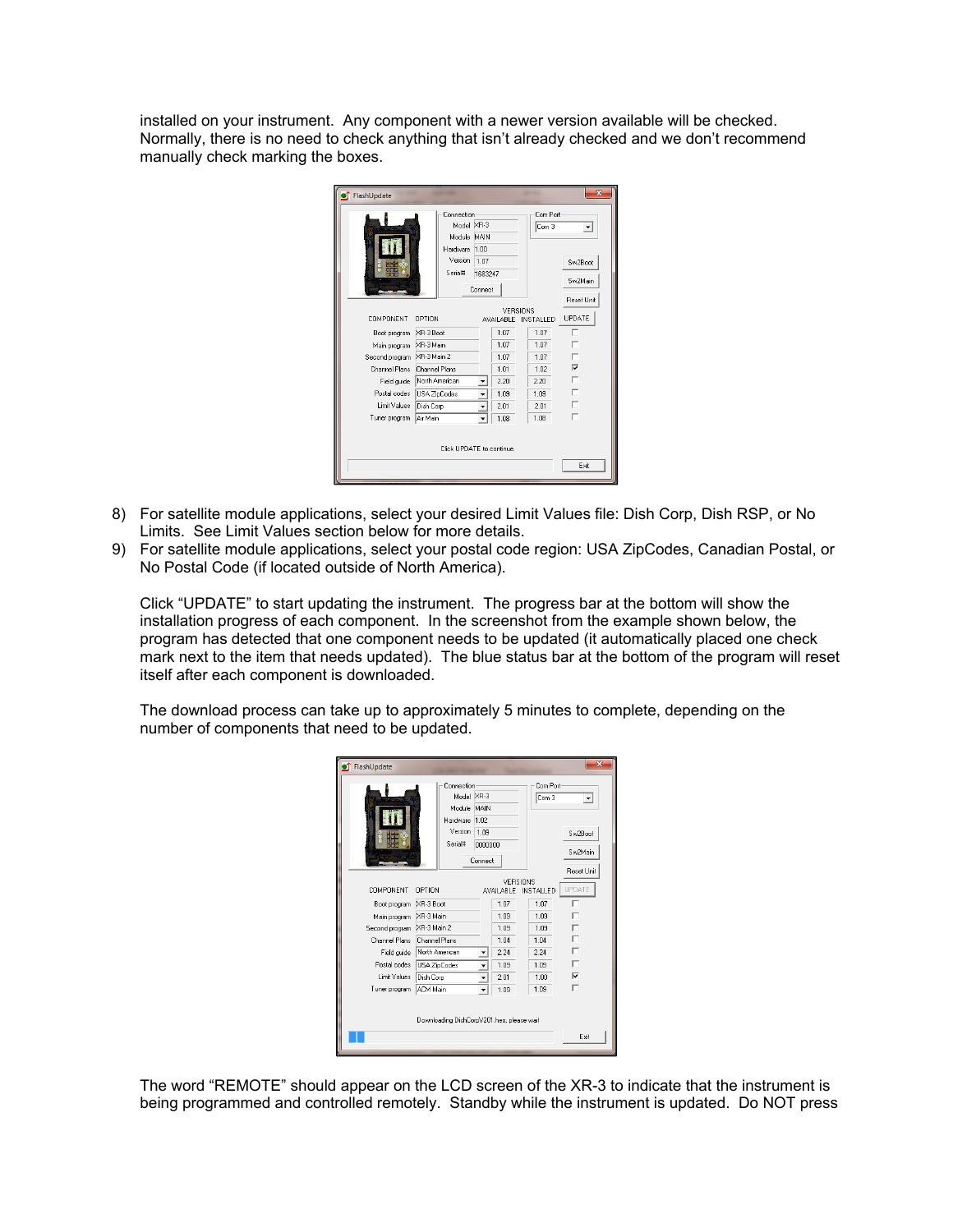any buttons on the XR-3 meter while the update is in progress. Do NOT bump or unplug the USB data transfer cable from the meter while the update is in progress.

10) When finished, the program will display "Update Complete. Reconnecting", click "Exit". You may now disconnect the XR-3 instrument from the computer and it is ready to use.



#### **Channel Plans (applies to CATV / Off-Air module only)**

Standard Channel Plans for the CATV / Off-Air module are available. These may be revised or added to in the future. The standard channel plans include:

| <b>Standard Cable Plans</b>   | <b>Plan Descriptions</b>  |
|-------------------------------|---------------------------|
| <b>EIASTD</b>                 | N.Am EIA analog & digital |
| <b>EIASTD QAM</b>             | N.Am EIA digital          |
| <b>EIASTD ANLG</b>            | N.Am EIA analog           |
| <b>HRC</b>                    | HRC analog                |
| <b>IRC</b>                    | IRC analog                |
| <b>PAL BG</b>                 | PAL B-G analog            |
| <b>PAL</b> I                  | PAL I analog              |
| <b>SECAM</b>                  | SECAM analog              |
| <b>Standard Off-Air Plans</b> | <b>Plan Descriptions</b>  |
| NTSC ATSC                     | VHF/UHF analog & 8VSB     |
| <b>OTA DIGITAL</b>            | <b>VHF/UHF 8VSB</b>       |
| <b>OTA ANALOG</b>             | <b>VHF/UHF</b> analog     |
| FM N. Am                      | <b>FM N.America</b>       |

# **Field Guides (applies to satellite modules only)**

There are several global Field Guides (satellite transponder databases) available now and more may be added in the future. You can select the Field Guide you need using the pull down list. The different Field Guides cover different regions of the world:

North American Field Guide (for the continental United States and Canada) Alaska-Hawaii Field Guide Carib-CentralAm Field Guide (for Caribbean, Central America, and Mexico) South American Field Guide European Field Guide African Field Guide